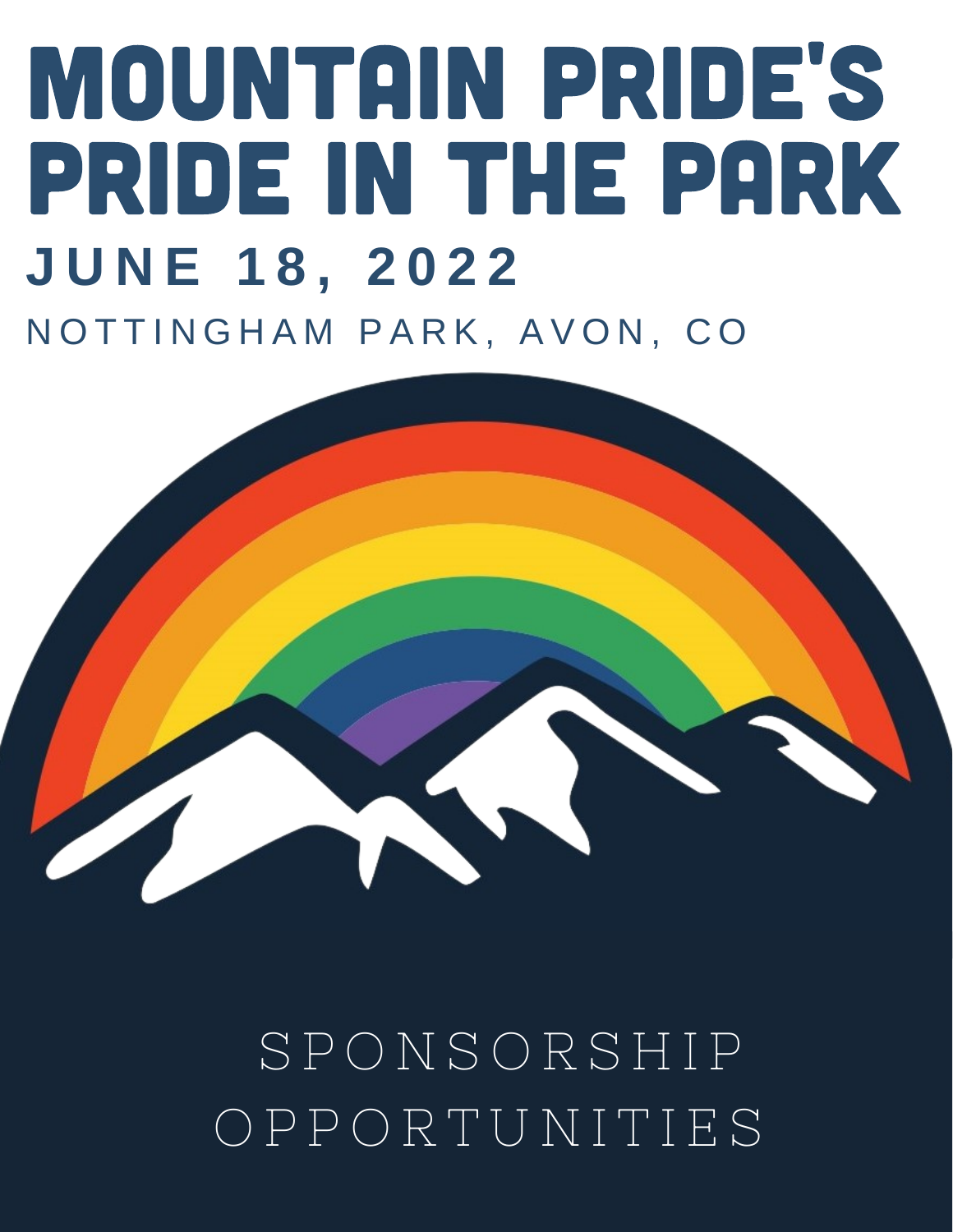## ABOUT PRIDE IN THE PARK

Pride in the Park is a day-long celebration, accompanied by a week of activities, that draws visitors from throughout the mountains of Colorado. Saturday's celebration ends the week's jam-packed schedule of activities designed to keep everyone engaged. Numerous local organizations, businesses, and vendors participate in the celebration. The Drag Show and Parade around Nottingham Lake are the festival's focal points.

Sponsors of Pride in the Park receive the opportunity to create more visibility for their brand in front of a large and influential audience while also creating goodwill in the community.

Sponsors deliver their messages to a targeted, affluent and responsive LGBTQIA+ audience. Sponsors benefit from Pride in the Park promotion and advertising, which raises the sponsor's profile in the community, particularly among LGBTQIA+ individuals, in addition to one-on-one connections with community members at the festival and throughout the parade. Sponsors benefit from increased exposure via social media and web traffic as well.

Pride in the Park celebrates the active and diverse accomplishments of Colorado's LGBTQIA+ communities. The festival raises funds for Mountain Pride, a local organization that serves our LGBTQIA+ community throughout the Colorado Mountains.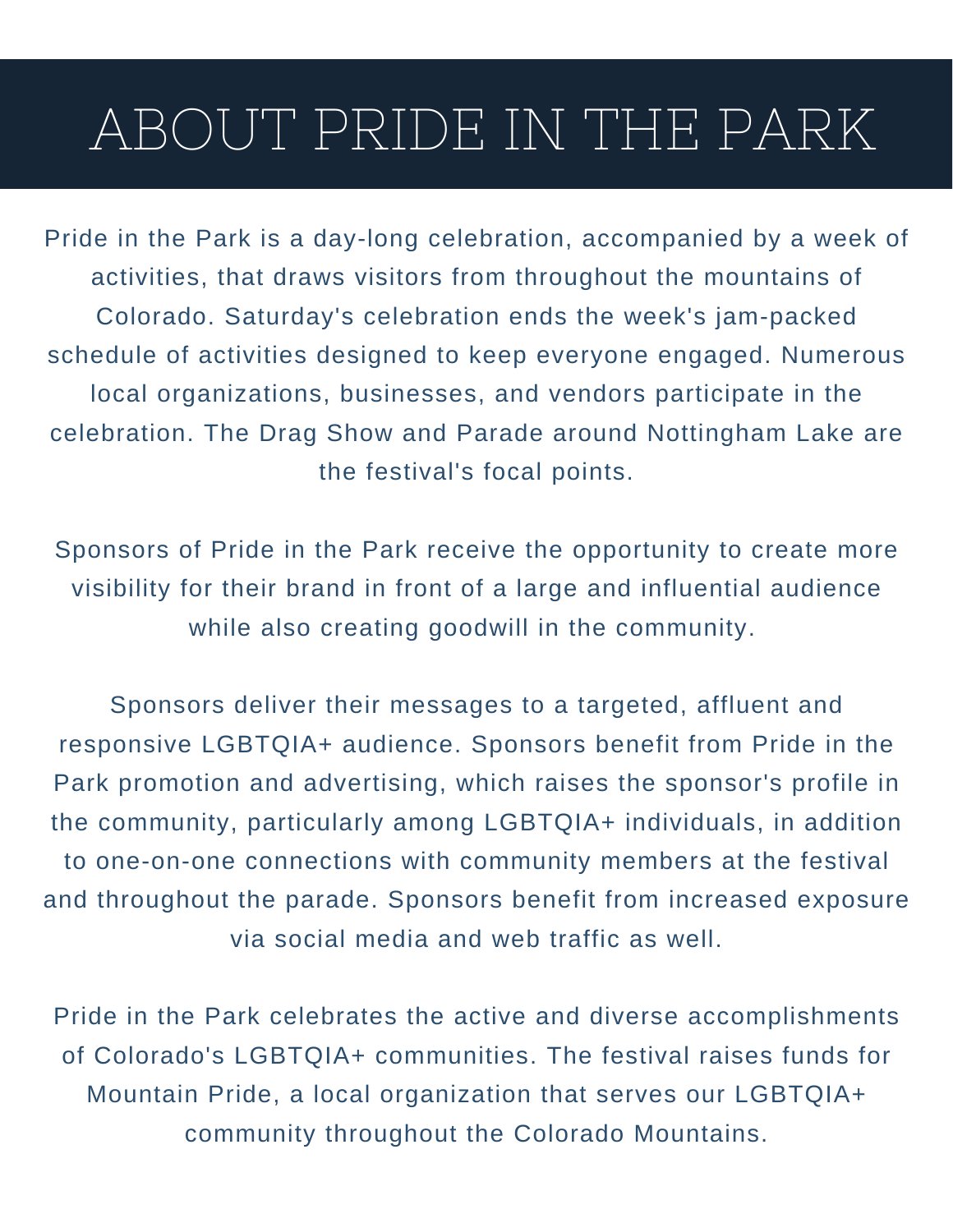# DIAMOND \$5,000

### **AUDIENCE ENGAGEMENT**

- 10x20 booth in sponsor section of the festival (provided by sponsoring company)
- Public address announcement from stage (6 announcements)
- Opportunity to speak on stage

#### **PRIDE SIGNAGE AND MARKETING MATERIAL**

- Prominent sponsor logo presence on the flyer & event schedule
- Four sponsor banners displayed on festival grounds. (banners provided by sponsoring company)
- Sponsor logo prominently displayed on directional signage at the festival
- Sponsor advertising or video messaging on LED Screen (30 second visual video spot, sponsor to provide)

#### **WEBSITE**

- Sponsor logo and link on website homepage
- Sponsor logo and link on website sponsor page
- Promotion of co-branded content in social media (5 posts)

#### **EMAIL MARKETING**

- Sponsor logo in all email newsletters
- Sponsor offer or message in 2 email newsletters \*
- Sponsor logo in thank you email

#### **PROMOTIONAL MATERIALS**

- Sponsor logo in paid advertising in Vail Daily
- Logo on event T-Shirts
- Acknowledgment of top sponsor in a press release with a quote\*
- Recognition in Radio Advertisement

#### **Additional**

• Opportunity to speak on stage

\*Inclusion Deadline of April 15\*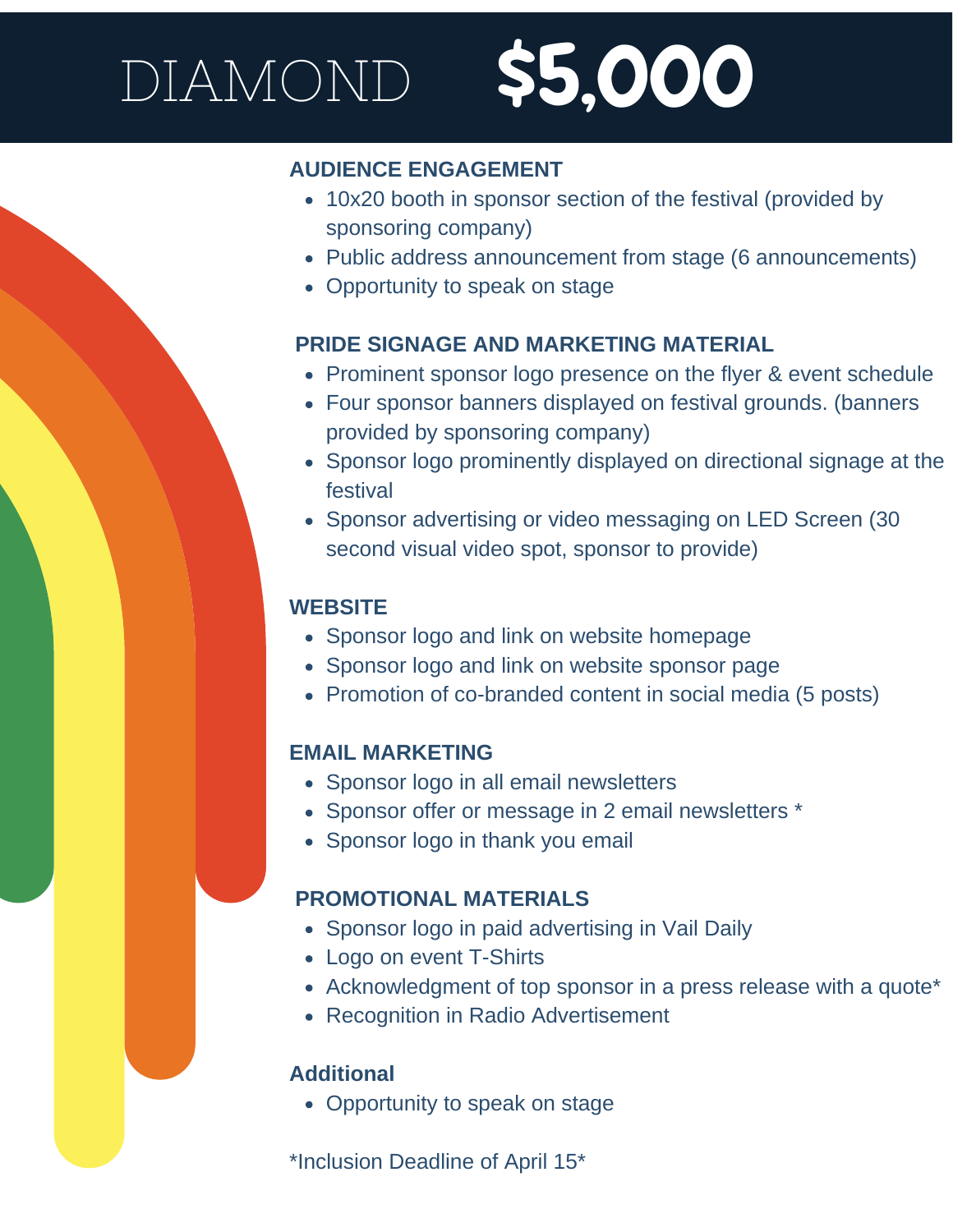

#### **AUDIENCE ENGAGEMENT**

- 10x10 booth in sponsor section of the festival (provided by sponsoring company)
- Prominent sponsor logo presence in the flyer & event schedule
- Public address announcement from stage (2) announcements)
- Opportunity to speak on stage

#### **PRIDE SIGNAGE AND MARKETING MATERIAL**

- Prominent sponsor logo presence on the flyer & event schedule
- Two sponsor banners displayed on festival grounds. (banners provided by sponsoring company)
- Sponsor logo on LED Screen

#### **WEBSITE**

• Sponsor logo and link on website sponsor page

### **SOCIAL MEDIA**

• Promotion of co-branded content in social media (2 posts)

#### **EMAIL MARKETING**

- Sponsor logo in all email newsletters
- Sponsor message in email newsletters (1)
- Sponsor logo in thank you email

#### **PROMOTIONAL MATERIALS**

- Sponsor logo in paid advertising in Vail Daily
- Acknowledgment of sponsorship in a press release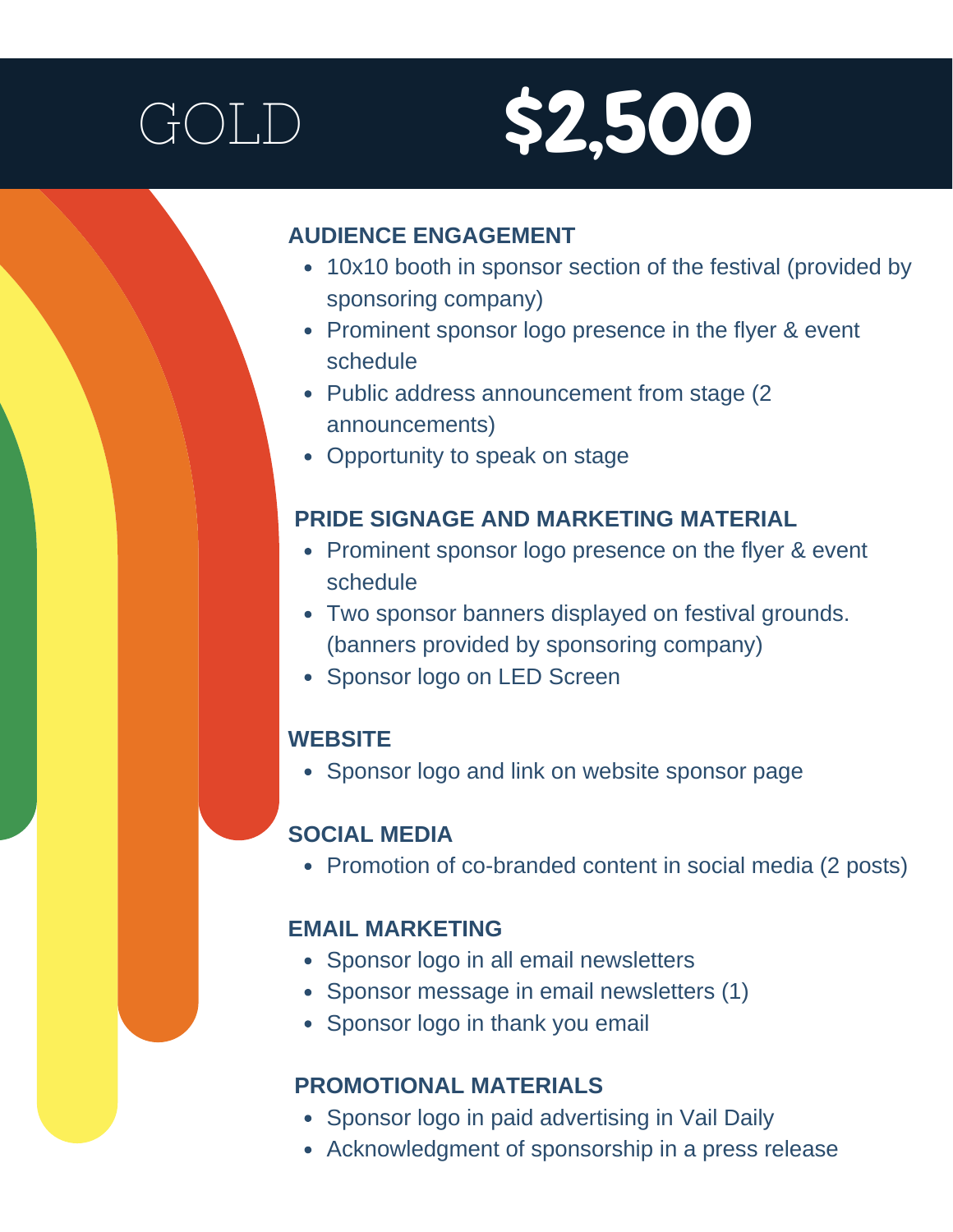# SILVER \$1,000

#### **AUDIENCE ENGAGEMENT**

- 10x10 booth in sponsor section of the festival (provided by sponsoring company)
- Public address announcement from stage (1) announcement)

#### **PRIDE SIGNAGE AND MARKETING MATERIAL**

- One sponsor banners displayed on festival grounds. (banners provided by sponsoring company)
- Sponsor advertising or messaging on LED Screen

#### **WEBSITE**

• Sponsor logo and link on website sponsor page

#### **SOCIAL MEDIA**

• Promotion of co-branded content in social media (2) post)

#### **EMAIL MARKETING**

• Sponsor logo in thank you email

#### **PROMOTIONAL MATERIALS**

Acknowledgment of sponsorship in a press release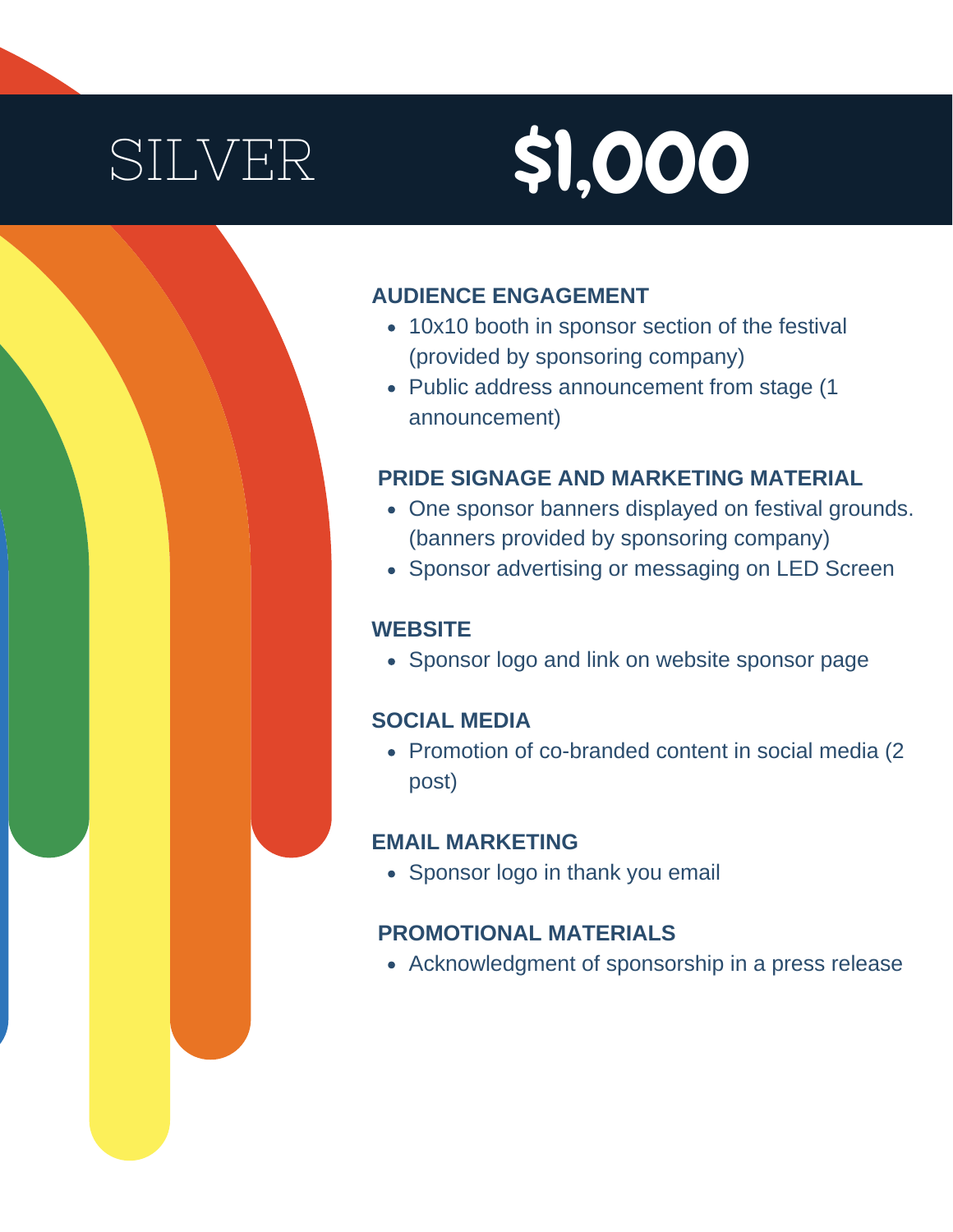# COMMUNITY PARTNER \$500

#### **AUDIENCE ENGAGEMENT**

- 10x10 booth in sponsor section of the festival (provided by sponsoring company)
- Public address announcement from stage (1 announcement)

#### **WEBSITE**

• Sponsor logo and link on website sponsor page

#### **SOCIAL MEDIA**

• Promotion of co-branded content in social media (1 post)

#### **EMAIL MARKETING**

• Sponsor logo in thank you email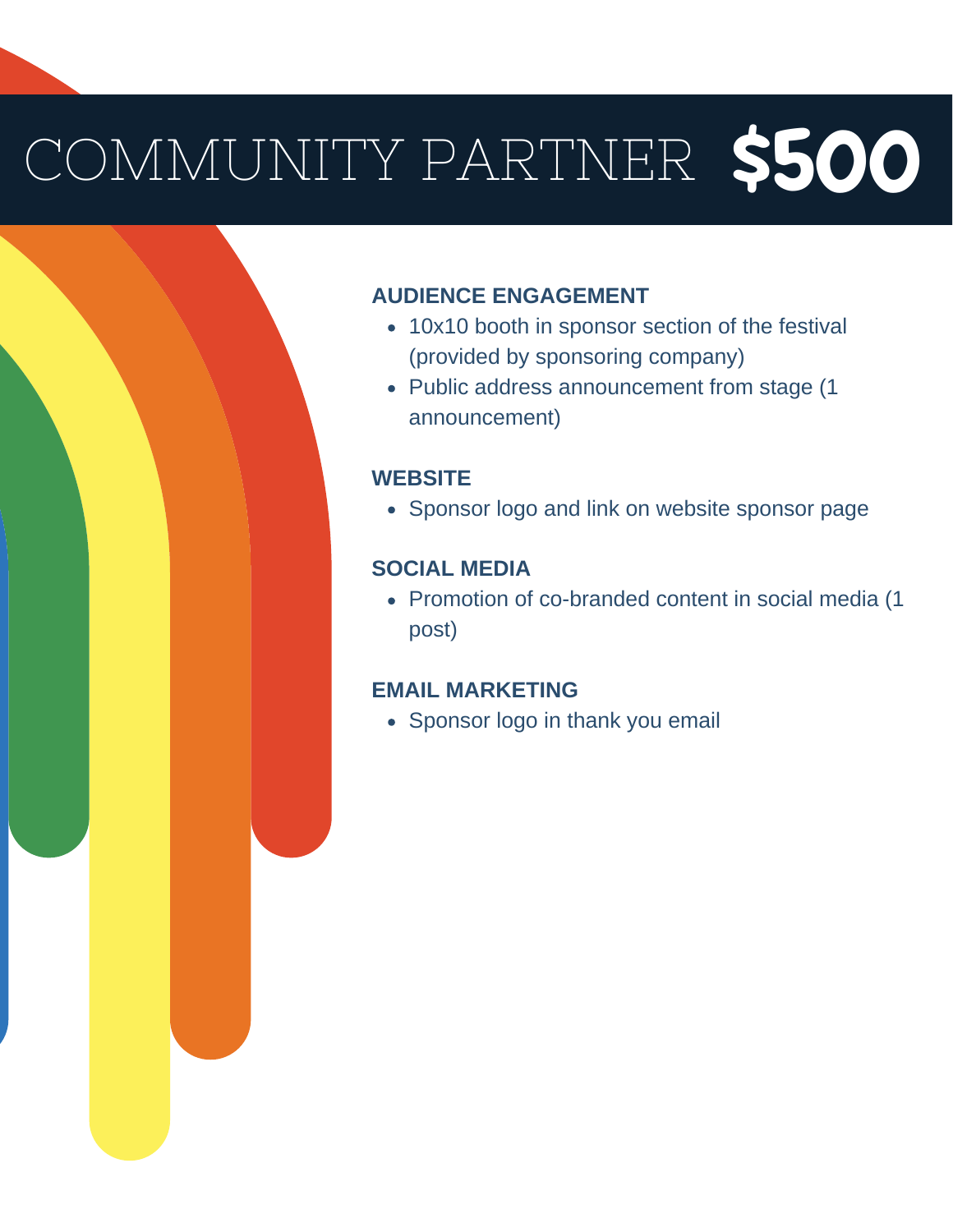| <b>BENEFIT</b>                                        | <b>DIAMOND (\$5,000)</b>                                                                                                                                                                                   | GOLD (\$2,500)                                                                                                                                          | <b>SILVER (\$1,000)</b>                                                                          |
|-------------------------------------------------------|------------------------------------------------------------------------------------------------------------------------------------------------------------------------------------------------------------|---------------------------------------------------------------------------------------------------------------------------------------------------------|--------------------------------------------------------------------------------------------------|
| <b>Pride Booth</b>                                    | 10x20 booth in premier section<br>of the festival                                                                                                                                                          | 10x10 booth in sponsor<br>section of the festival                                                                                                       | 10x10 booth in sponsor<br>section of the festival                                                |
| <b>Pride Signage and</b><br><b>Marketing Material</b> | • Prominent sponsor logo<br>presence in the event<br>schedule, flyer & directional<br>signage<br>• Sponsor banners displayed<br>on festival grounds (4)<br>• Sponsor advertising on LED<br><b>Screen</b>   | • Sponsor logo presence<br>on flyer & schedule<br>• Sponsor banners<br>displayed on festival<br>grounds $(2)$<br>• Sponsor logo on LED<br><b>Screen</b> | • Sponsor logo<br>presence on flyer<br>• Sponsor banners<br>displayed on festival<br>grounds (1) |
| Social Media                                          | <b>Promotion of co-branded content</b><br>on social media<br>$(5$ posts)                                                                                                                                   | <b>Promotion of co-branded</b><br>content on social media (2<br>posts)                                                                                  | <b>Promotion of co-branded</b><br>content on social media<br>$(2$ posts)                         |
| Website                                               | Sponsor logo and link on website<br>homepage & sponsor page                                                                                                                                                | Sponsor logo on sponsor<br>page                                                                                                                         | Sponsor logo on sponsor<br>page                                                                  |
| <b>Email</b><br><b>Marketing</b>                      | • Sponsor logo in all email<br>newsletters<br>Sponsor message in 3 email<br>newsletters<br>• Sponsor logo in thank you<br>email                                                                            | • Sponsor logo in all<br>email newsletters<br>• Sponsor message in 1<br>email<br>• Sponsor logo in thank<br>you email                                   | Sponsor logo in thank<br>you email                                                               |
| <b>Promotional</b><br><b>Materials</b>                | • Sponsor logo in paid<br>advertising in Vail Daily<br>• Logo on event T-Shirts<br>• Acknowledgment of top<br>sponsor in a press release<br>with a quote<br>• Recognition in Radio<br><b>Advertisement</b> | • Sponsor logo in paid<br>advertising in Vail Daily<br>• Acknowledgment of<br>sponsorship in a press<br>release                                         | <b>Acknowledgment of</b><br>sponsorship in a press<br>release                                    |
| <b>Additional</b>                                     | • Opportunity to speak on<br>stage<br>· Public address announcement<br>from stage (6)                                                                                                                      | • Opportunity to speak<br>on stage<br>• Public address<br>announcement from<br>stage $(2)$                                                              | • Public address<br>announcement from<br>stage (1)                                               |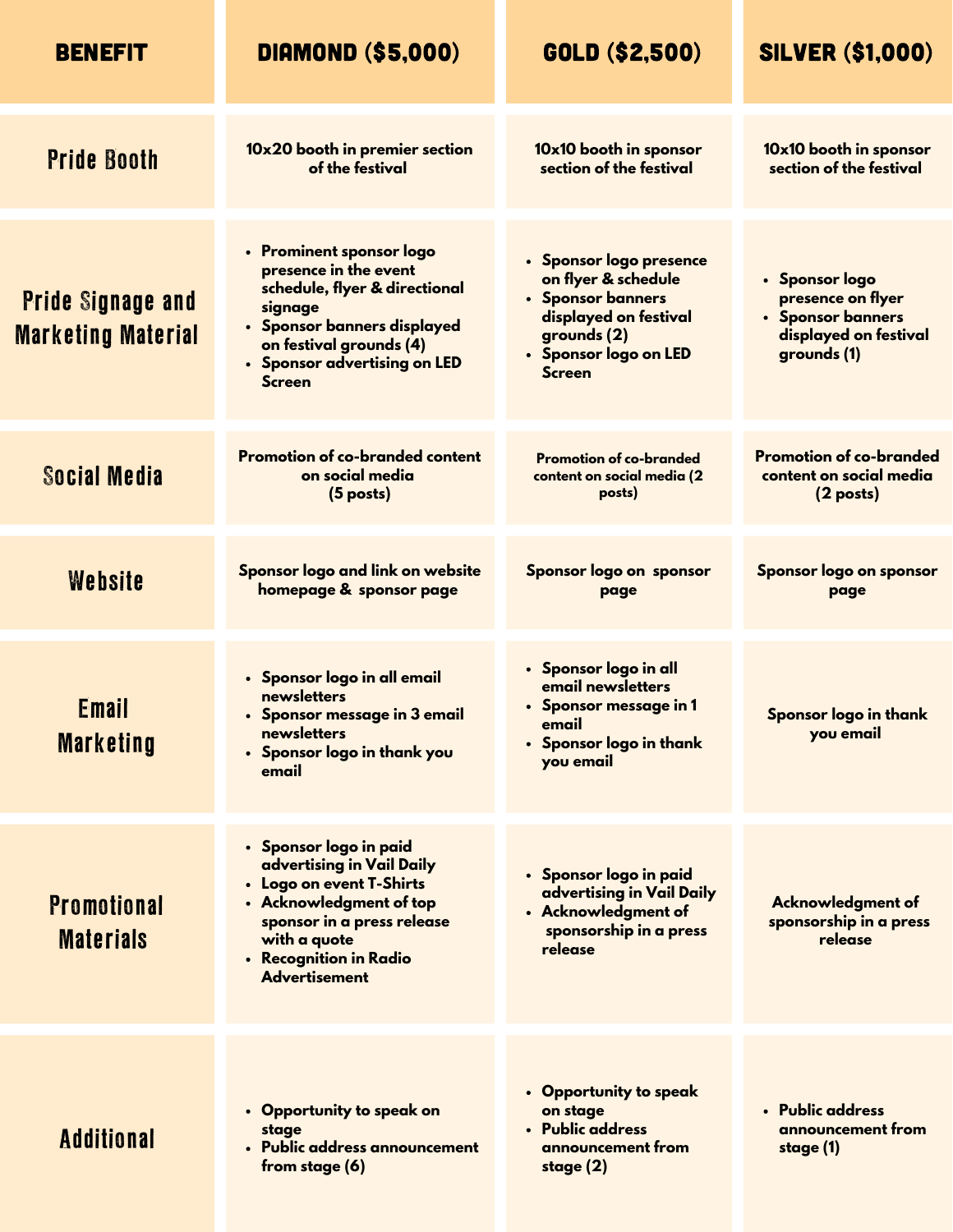## TABLEING

## \$100 Suggested **Donation**

OPTION OF HAVING A DESIGNATED AREA FOR A TABLE. THIS DONATION HELPS TO ENSURE THE EVENT, SPACE, DATE, AND ACTIVITY COSTS ARE COVERED.

**\*RESPONSIBLE TO PROVIDE TABLE& TENT\*** \*SUGGESTED DONATION, NOT REQUIRED\*